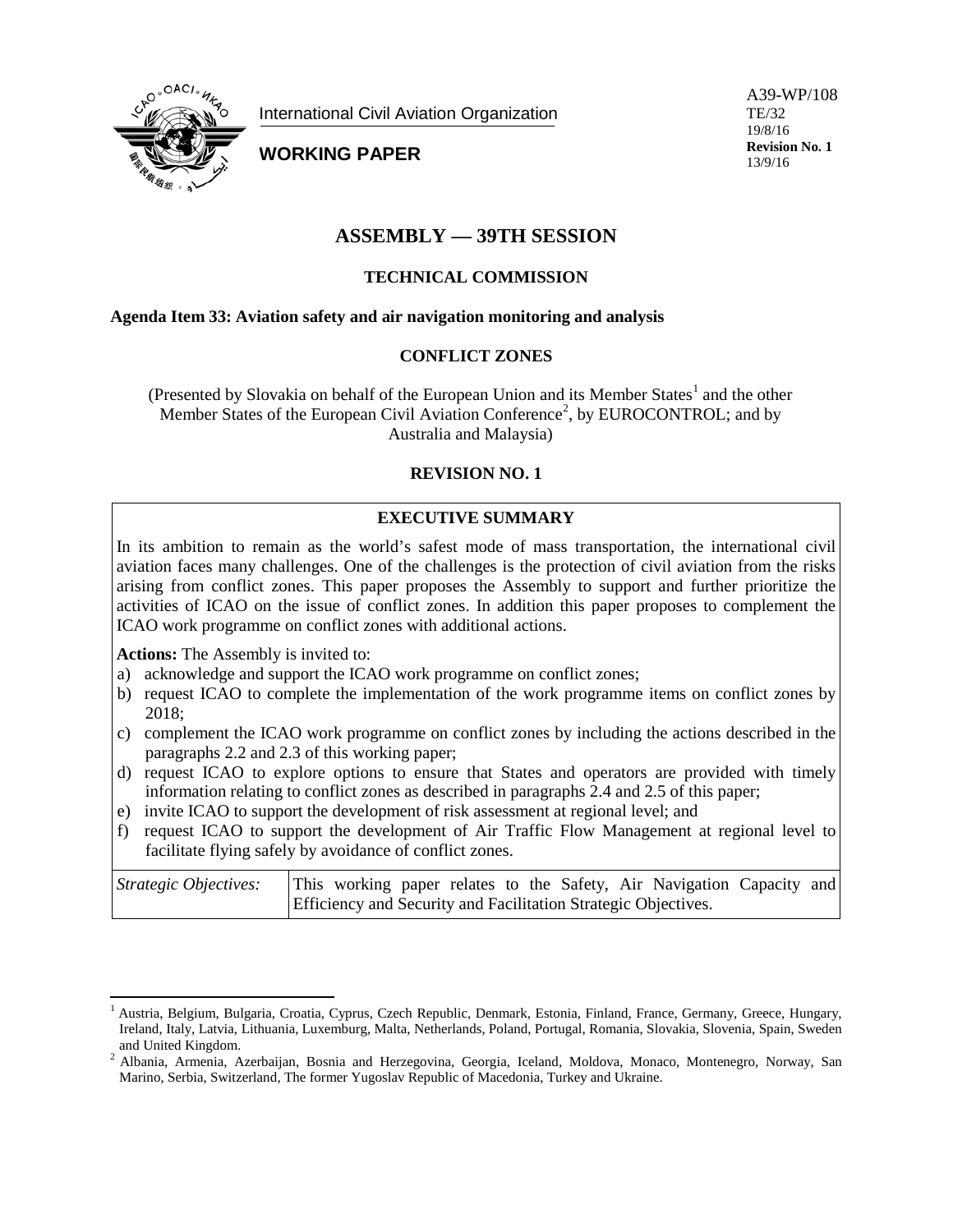| <i>Financial implications:</i> | The activities referred to in this paper will be undertaken subject to the<br>resources available in the 2017-2019 Regular Programme Budget and/or from<br>extra budgetary contributions. Furthermore, with a view to absorb some of the<br>costs possibly induced by the actions requested, the Netherlands are willing to<br>put additional resources at the disposal of ICAO Secretariat (Seconded)<br>National Expert).                                                 |
|--------------------------------|-----------------------------------------------------------------------------------------------------------------------------------------------------------------------------------------------------------------------------------------------------------------------------------------------------------------------------------------------------------------------------------------------------------------------------------------------------------------------------|
| References:                    | Doc 7300, Convention on International Civil Aviation<br>A39-WP/297-TE/126, Actions taken to prevent the risks to civil aviation<br>arising from flying over or nearby conflict zones;<br>C-WP/14220, Report from the senior-level Task Force on Risks to civil<br>aviation arising from Conflict Zones<br>C-WP/14378, Progress report on the coordinated work programme<br>recommended by the Task Force on Risks to Civil Aviation arising from<br>Conflict Zones (TF RCZ) |

## 1. **INTRODUCTION**

1.1. The ICAO Secretary General established the Task Force on Risks to Civil Aviation arising from Conflict Zones (TF-RCZ) that developed the work programme with 12 actions, which was discussed and approved in principle in the Council during its 203rd Session (C-DEC 203/1). The Council resolution of 17 July 2014 highlighted in particular the importance of the accident investigation process. The 2015 High-level Safety Conference (HLSC) recognized the necessity to provide accurate and timely information to States and airlines regarding risks to civil aviation arising from conflict zones as a matter of urgency, and the Conflict Zone Information Repository (CZIR) was consequently established in April 2015.

1.2. The actions taken by ICAO in relation to conflict zones overall are welcomed and supported. Further information on the subject has since been introduced as a result of the accident investigation on the downing of Malaysian flight MH17 (17 July 2014). The investigation was coordinated by the Netherlands with involvement of an international team with experts from several States - Australia, Malaysia, the Netherlands, Ukraine, United States and the Russian Federation. The Final Investigation Report was published on 1[3](#page-1-0) October 2015<sup>3</sup>. This report formulated safety recommendations, in accordance with the Annex 13— *Aircraft Accident and Incident Investigation* process, with a view to prevent similar tragedy from recurring over or nearby conflict zones in the future.

1.3. The safety recommendations contained in the Final Investigation Report refer to flight over conflict zones and propose to implement actions at three levels: Airspace management in conflict zones, risk assessment, and operator accountability. These safety recommendations are addressed, respectively, to States, ICAO and operators.

1.4. The work undertaken by ICAO and IATA and the actions taken, notably by ICAO and IATA, on the basis of the Final Investigation Report reflect the important efforts made by the international aviation community, under ICAO leadership, to reduce the risks arising from conflict zones.

<span id="page-1-0"></span><sup>&</sup>lt;sup>3</sup> More information on the Final Investigation Report is available in A39-WP/297-TE/126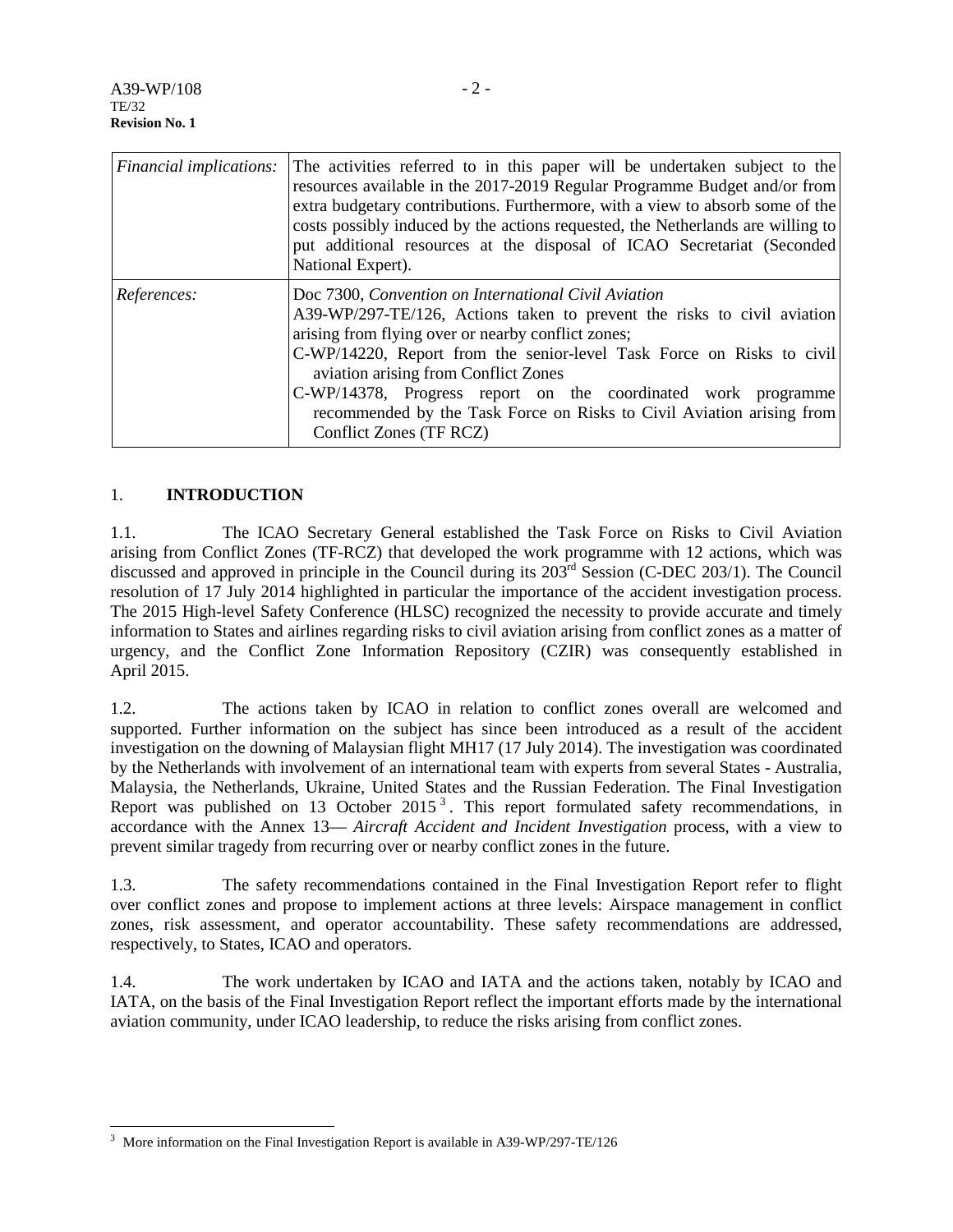### 2. **DISCUSSION**

2.1 The work of the TF-RCZ is acknowledged and supported. The implementation of the results of the work should be prioritized with a view to complete necessary actions by 2018 and to publish what is ready as soon as possible.

2.2 In addition, the ICAO work programme on conflict zones should be complemented with the following items:

- a) the responsibilities of States and mechanisms for closure of their own airspace (partially or totally) where airspace cannot be safeguarded and dissemination of information relating to threats to aviation arising from conflict zones need to be clarified; and consideration should be given to the need for measures, including SARPs if appropriate, to ensure that these responsibilities are better formulated and realized through appropriate mechanisms. The investigation report and the ICAO State letter AN 13/4.2-14/59 (24 July 2014) also emphasized the importance of coordination between civil and military authorities within States. We appreciate that ICAO has included this in its work programme;
- b) in accordance with safety and security management principles, airline operators and States should conduct a proper safety and security risk assessment to ensure safe and secure civil aviation operations taking into account the risks arising from conflict zones; such requirement should be set out in SARPS or in guidance as appropriate;
- c) all information that is, or could be pertinent to an accident investigation, should be retained by ICAO Contracting States so it can remain available for the investigation, even if the State is not the State of occurrence under Annex 13;
- d) taking into account the experience of Ukraine and the Netherlands regarding the delegation of the accident investigation, we welcome that the ICAO Accident Investigation Panel is reviewing the provisions of Annex 13 to establish how best to clarify the responsibilities of a State of occurrence of an accident and of the State to which the conduct of the investigation is delegated; and
- e) information about conflict zones should be disseminated to airspace users and States as outlined in paragraph 2.4 and 2.5 and relevant principles should be embedded in ICAO SARPs.

2.3 Under the Chicago Convention, States are the sovereign authority over their airspace. By ratifying the Convention, States have the right to prohibit uniformly the aircraft of other States from flying over certain areas of their territories as deemed necessary for reasons of military necessity or public safety. As indicated in paragraph 2.2 States' responsibilities for closing their airspace for safety purposes should be clarified, including through changes in the ICAO legal framework if appropriate. Clarity should notably be provided on determining in which cases the airspace should be closed. This proposal has been supported by the TF CZR and the Legal Committee of the Council. Consideration should be given to update SARPs on this subject as soon as possible. In relation to the issue of the application of ICAO treaties relating to conflict zones, the Council noted (C-DEC 207/7) that this had been considered by the Legal Committee but was not at this stage incorporated in its General Work Programme. In this connection, it was understood that should there be developments arising from the current work being undertaken by the Secretariat in this area, this issue would then be reconsidered. In the future, when the work of the work programme on Conflict zones will be completed, ICAO should be invited to reconsider adding this issue to the Work Programme of the Legal committee.

2.4 Risk assessment is key for airlines when developing their flight plans. IATA and ICAO are encouraged to continue cooperating, notably on the issue of including the work on risk assessment for conflict zones in the IOSA approach. IATA can play an important role to coordinate the formulation of the